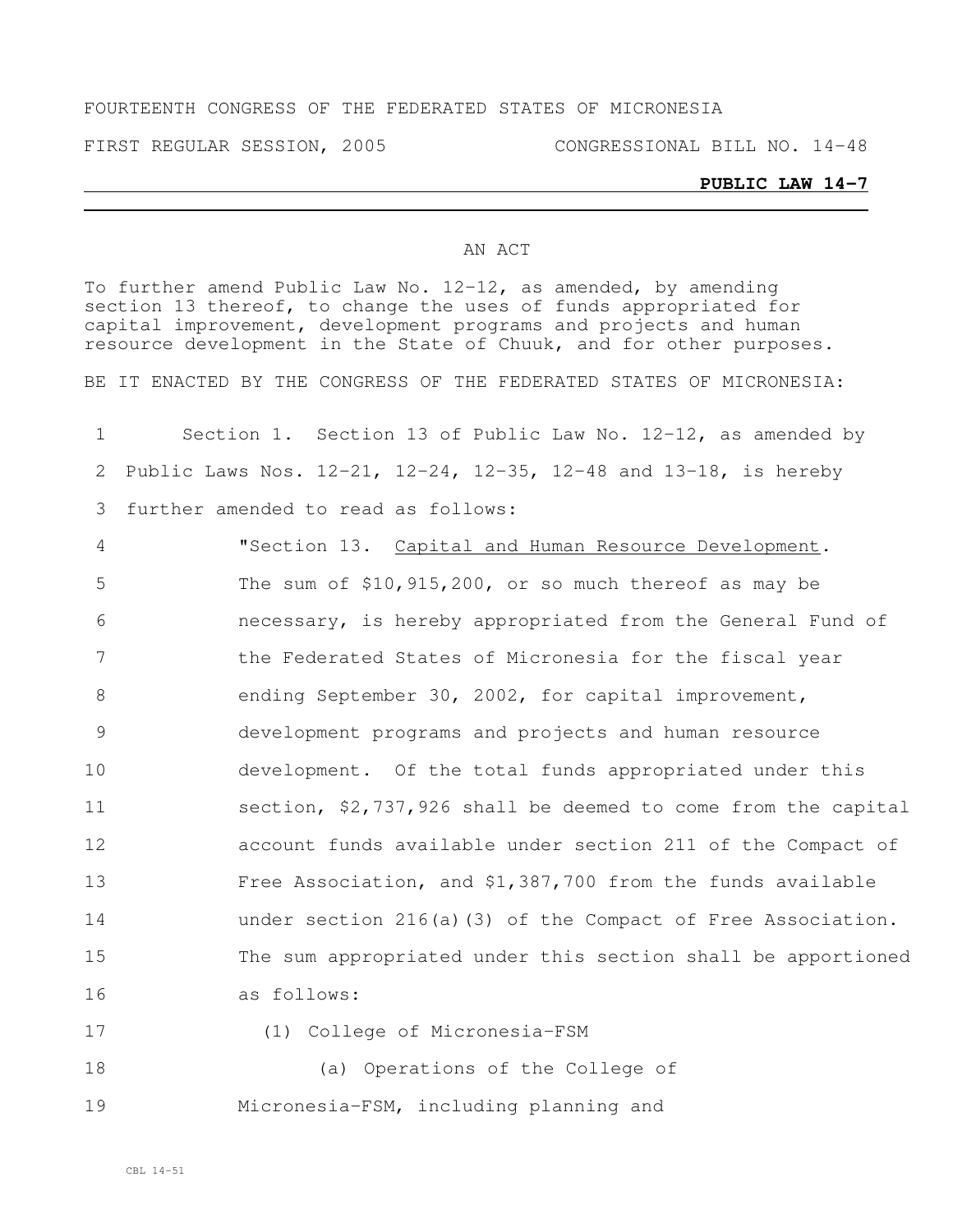| 1              | construction of new facilities \$             | 3,067,000 |
|----------------|-----------------------------------------------|-----------|
| $\overline{2}$ | (b) Student assistance for tuition            |           |
| 3              | and housing to be deemed as deriving from     |           |
| 4              | section $216(a)$ (3) of the Compact of Free   |           |
| 5              | Association PROVIDED that these funds shall   |           |
| 6              | be used strictly for direct financial         |           |
| 7              | assistance to COM-FSM students, and PROVIDED  |           |
| 8              | FURTHER that the co-payment by the student or |           |
| $\mathcal{G}$  | the student's parent must be proportionally   |           |
| 10             | the same for each in relation to their total  |           |
| 11             | obligation, and PROVIDED FURTHER that only    |           |
| 12             | students maintaining a passing grade point    |           |
| 13             | average will be eligible to receive these     |           |
| 14             | funds. The funds appropriated under this      |           |
| 15             | subsection shall be apportioned as follows:   |           |
| 16             | (i) General assistance $\ldots \ldots$ .\$    | 295,000   |
| 17             | (ii) Assistance for courses on                |           |
| 18             | Micronesian Government and Politics           | 5,000     |
| 19             | (c) COM-FSM Multi-purpose gymnasium           |           |
| 20             | furnishing                                    | 60,000    |
| 21             | COM-Faculty office furnishing<br>(d)          | 40,000    |
| 22             | Chuuk State Congressional<br>(e)              |           |
| 23             | Projects:                                     |           |
| 24             | (i) E.D. No. 1 public projects 180,000        |           |
| 25             | $(iii)$ E.D. No. 2:                           |           |

of 7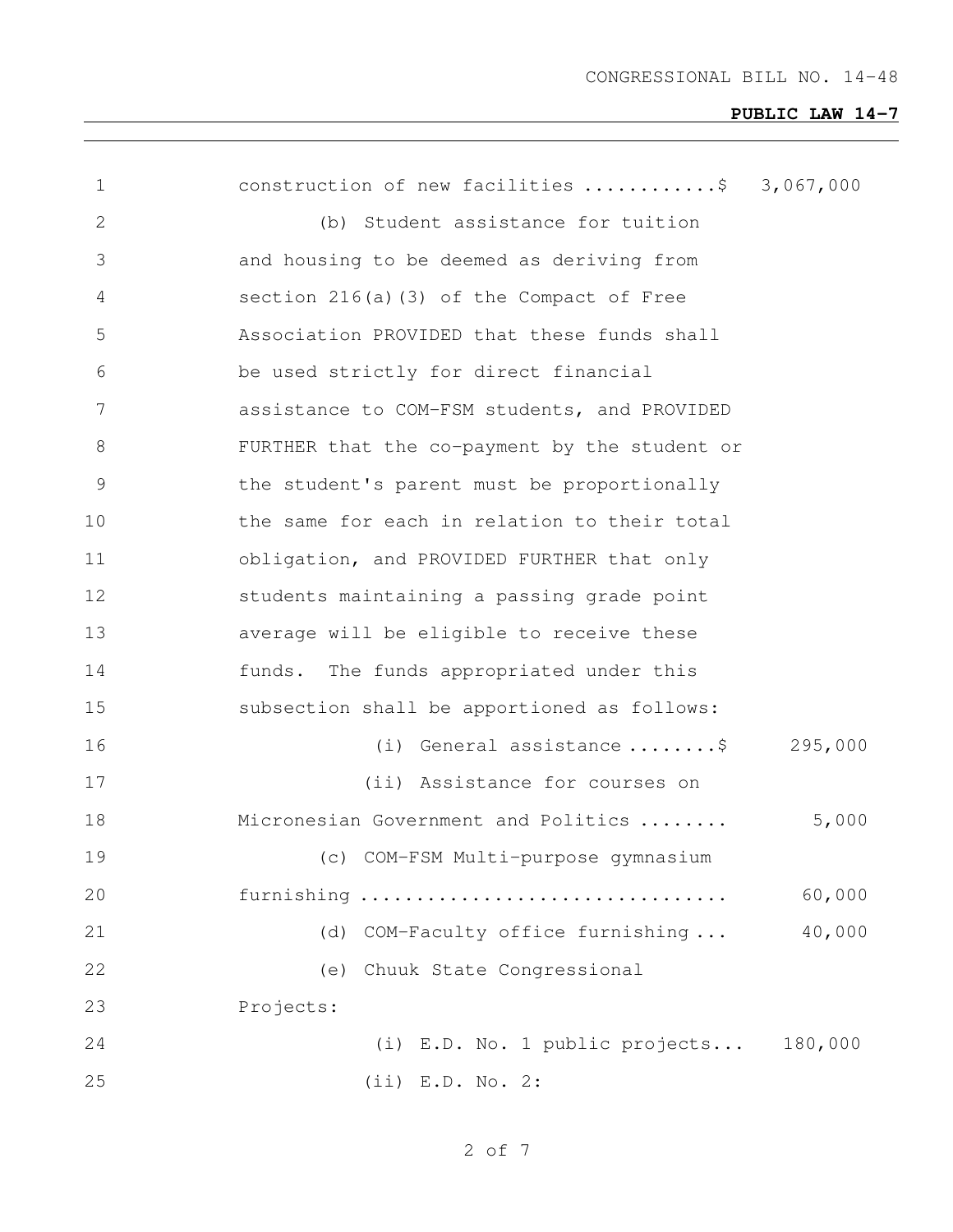| $\mathbf 1$   | 90,000<br>a) Road improvements                         |
|---------------|--------------------------------------------------------|
| $\mathbf{2}$  | b) Economic assistance                                 |
| 3             | 40,000                                                 |
| 4             | c) Social assistance                                   |
| 5             | 20,000                                                 |
| 6             | d) Student assistance                                  |
| 7             | 10,000                                                 |
| 8             | e) Northern Namoneas                                   |
| $\mathcal{G}$ | Development Authority operations<br>20,000             |
| 10            | $(iii)$ E.D. No. 3:                                    |
| 11            | a) Educational grant assistance,                       |
| 12            | other social and economic project grants and legal     |
| 13            | fees, which amount represents the funds expended       |
| 14            | as of April 27, 2005<br>178,841                        |
| 15            | b) Medical supplies $\ldots$ . 1,159                   |
| 16            | $(iv)$ E.D. No. 4:                                     |
| 17            | a) Vehicles for capital                                |
| 18            | improvement projects in Election District No. 4 40,000 |
| 19            | b) Project coordinator's                               |
| 20            | office for Tolensom Development Authority<br>40,000    |
| 21            | c) Post-secondary                                      |
| 22            | 10,000<br>student assistance grants                    |
| 23            | 10,000<br>Legal fees<br>d)                             |
| 24            | e) Repair of Neuut bridge                              |
| 25            | 20,000                                                 |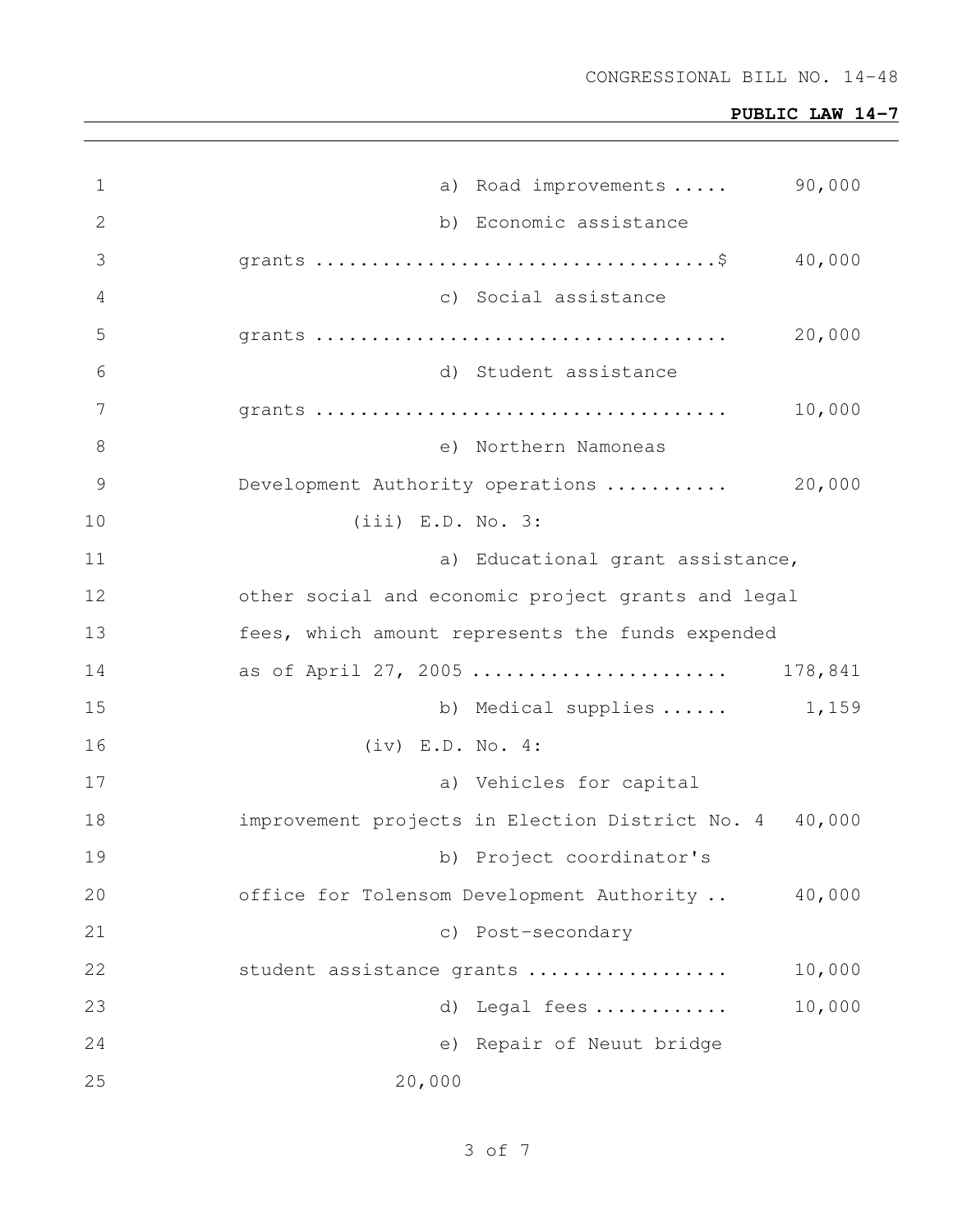| 1             | f) Other public social and                     |         |
|---------------|------------------------------------------------|---------|
| 2             | economic projects                              | 60,000  |
| 3             | (v) E.D. No. 5 Houk Airport                    |         |
| 4             | Project Grant \$                               | 180,000 |
| 5             | (vi) State-wide public projects.               | 100,000 |
| 6             | (f) FSM Fisheries and Maritime                 |         |
| 7             |                                                | 663,000 |
| 8             | (2) Post-secondary educational assistance      |         |
| $\mathcal{G}$ | to be deemed as deriving from section          |         |
| 10            | 216(a)(3) of the Compact of Free Association:  |         |
| 11            | (a) Kosrae State                               | 126,661 |
| 12            | (b) Pohnpei State                              | 288,003 |
| 13            | (c) Chuuk State Scholarships,                  |         |
| 14            | PROVIDED that the selection committee is       |         |
| 15            | required to provide to the State Scholarship   |         |
| 16            | Coordinator, copies of all documents which     |         |
| 17            | would provide details of the applicants, their |         |
| 18            | grade point average, the courses studied and   |         |
| 19            | the institution attended, as well as names of  |         |
| 20            | those applicants who are selected to receive a |         |
| 21            | scholarship and the amount proposed.<br>This   |         |
| 22            | requirement must be satisfied prior to the     |         |
| 23            | release of scholarship funds to the students   |         |
| 24            | selected.                                      |         |
| 25            | General assistance<br>(i)                      | 271,716 |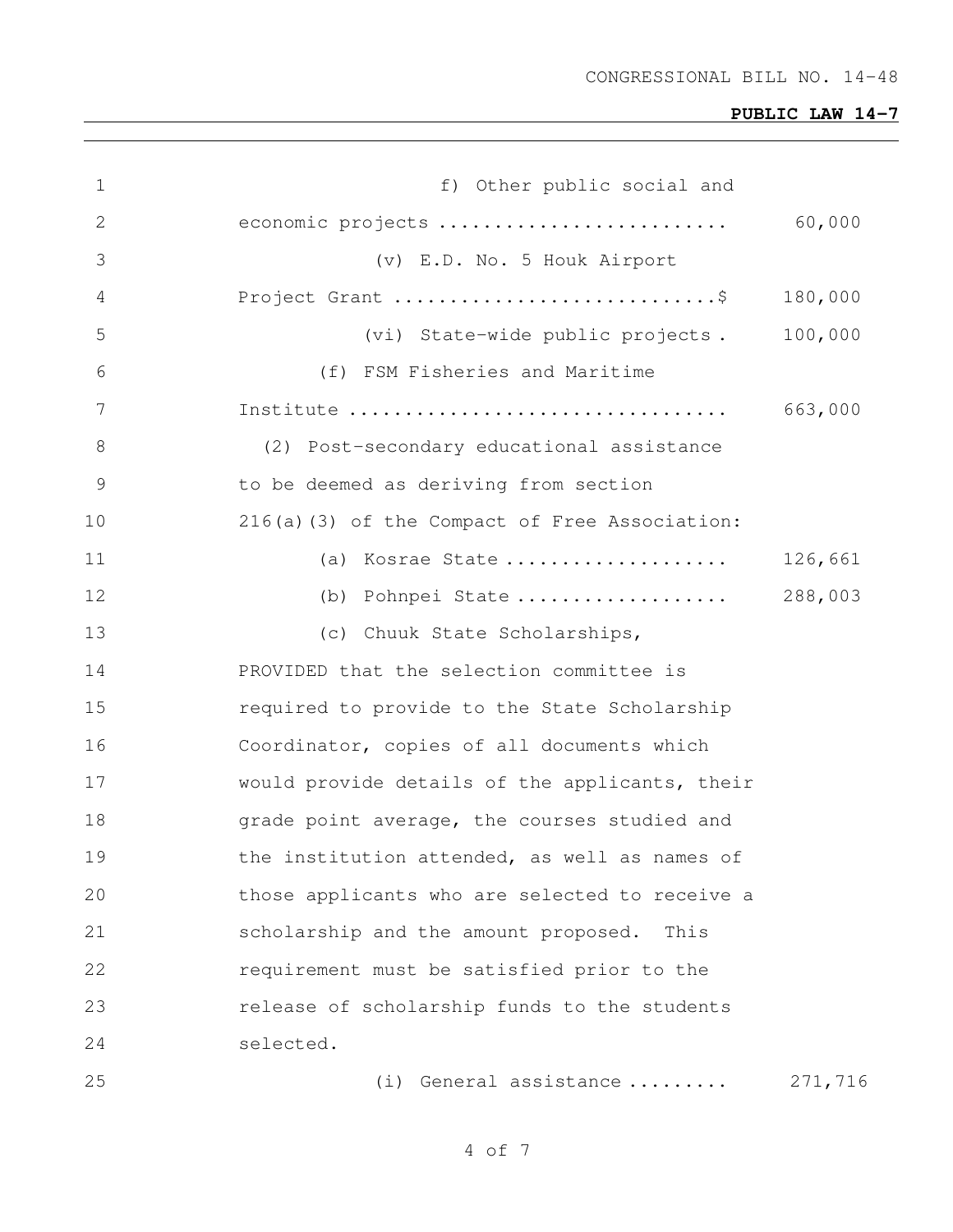| $\mathbf 1$    | (ii) Scholarships for student's                      |         |
|----------------|------------------------------------------------------|---------|
| 2              | with the highest grade point averages                | 140,000 |
| 3              | (d) Yap State \$                                     | 161,320 |
| $\overline{4}$ | (e) Graduate and Professional School                 |         |
| 5              | Scholarships-all States                              | 100,000 |
| 6              | (3) National Staff Upgrading                         | $-0-$   |
| 7              | (4) FSM Capitol complex renovation  200,000          |         |
| 8              | (5) Micronesian Entrepreneur Development             |         |
| 9              |                                                      | 60,000  |
| 10             | (6) FSM Development Bank - Development               |         |
| 11             |                                                      |         |
| 12             | (7) Pohnpei sports facilities improvement            | $-0-$   |
| 13             | (8) Yap sports facilities completion  620,000        |         |
| 14             | (9) FSM Trust Fund, PROVIDED that these              |         |
| 15             | funds shall be placed in the FSM Trust               |         |
| 16             | Fund until such time as an 'S' Account               |         |
| 17             | within the FSM Trust Fund is established             |         |
| 18             | by law, at which time the funds will be              |         |
| 19             | transferred to this account. If no 'S'               |         |
| 20             | Account is established by law, the funds             |         |
| 21             | shall remain in the FSM Trust Fund until             |         |
| 22             | such time as they are appropriated by law  2,015,000 |         |
| 23             | (10) FSM Consul General Guam residence               |         |
| 24             | construction                                         | 190,000 |
| 25             | (11) National Visitors Bureau                        | 512,500 |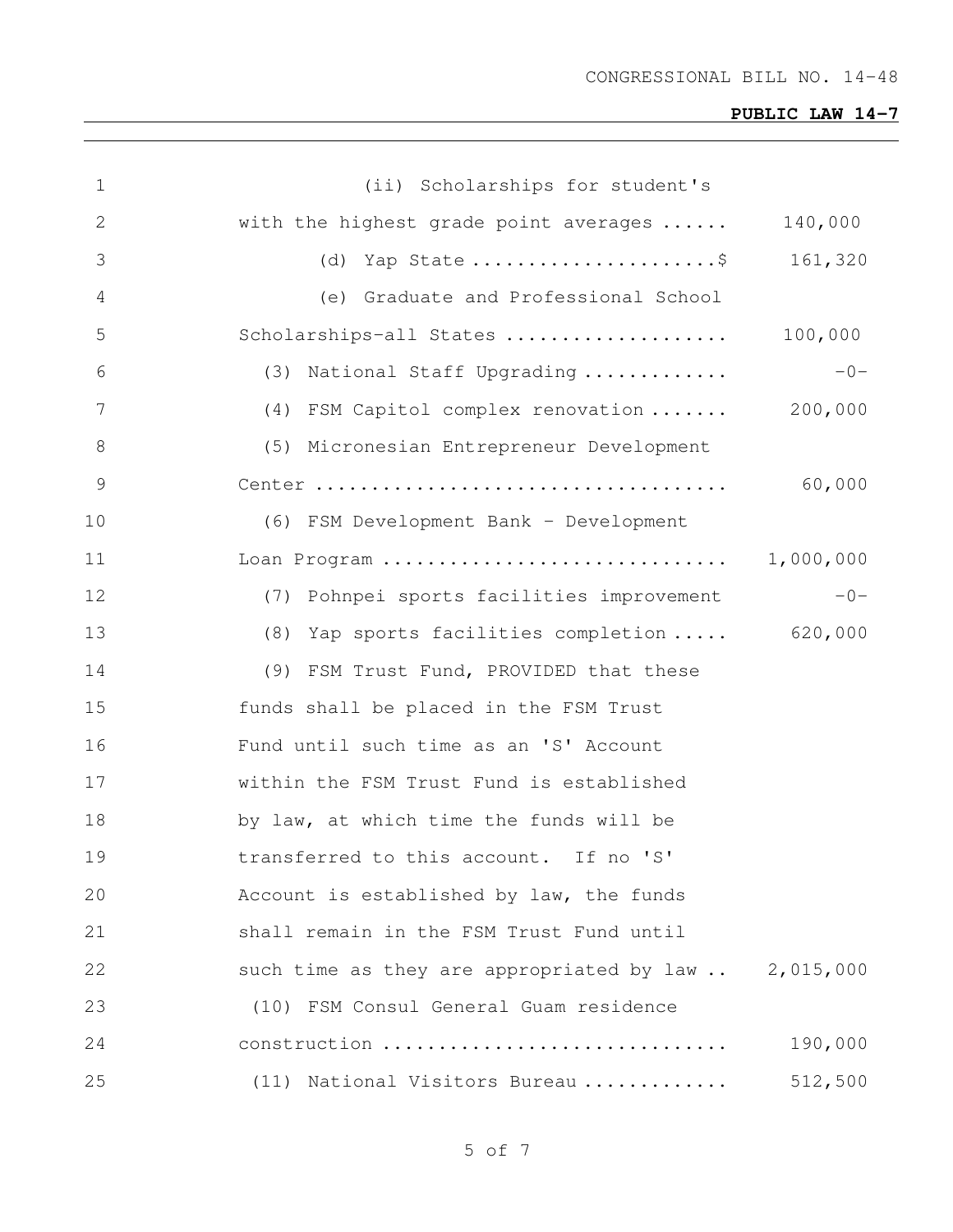| $\mathbf 1$    | $100,000$ "<br>(12) Chuuk State Multi-purpose Gymnasium              |
|----------------|----------------------------------------------------------------------|
| $\mathbf{2}$   |                                                                      |
| $\mathfrak{Z}$ | Section 2. This act shall become law upon approval by the            |
| $\overline{4}$ | President of the Federated States of Micronesia or upon its becoming |
| 5              | law without such approval.                                           |
| $\epsilon$     |                                                                      |
| $7\phantom{.}$ |                                                                      |
| $\,8\,$        |                                                                      |
| $\mathcal{G}$  |                                                                      |
| 10             | June 9, 2005                                                         |
| 11             |                                                                      |
| 12             |                                                                      |
| 13             |                                                                      |
| 14             |                                                                      |
| 15             | /s/ Joseph J. Urusemal<br>Joseph J. Urusemal                         |
| 16             | President<br>Federated States of Micronesia                          |
| 17             |                                                                      |
| 18             |                                                                      |
| 19             |                                                                      |
| 20             |                                                                      |
| 21             |                                                                      |
| 22             |                                                                      |
| 23             |                                                                      |
| 24             |                                                                      |
| 25             |                                                                      |